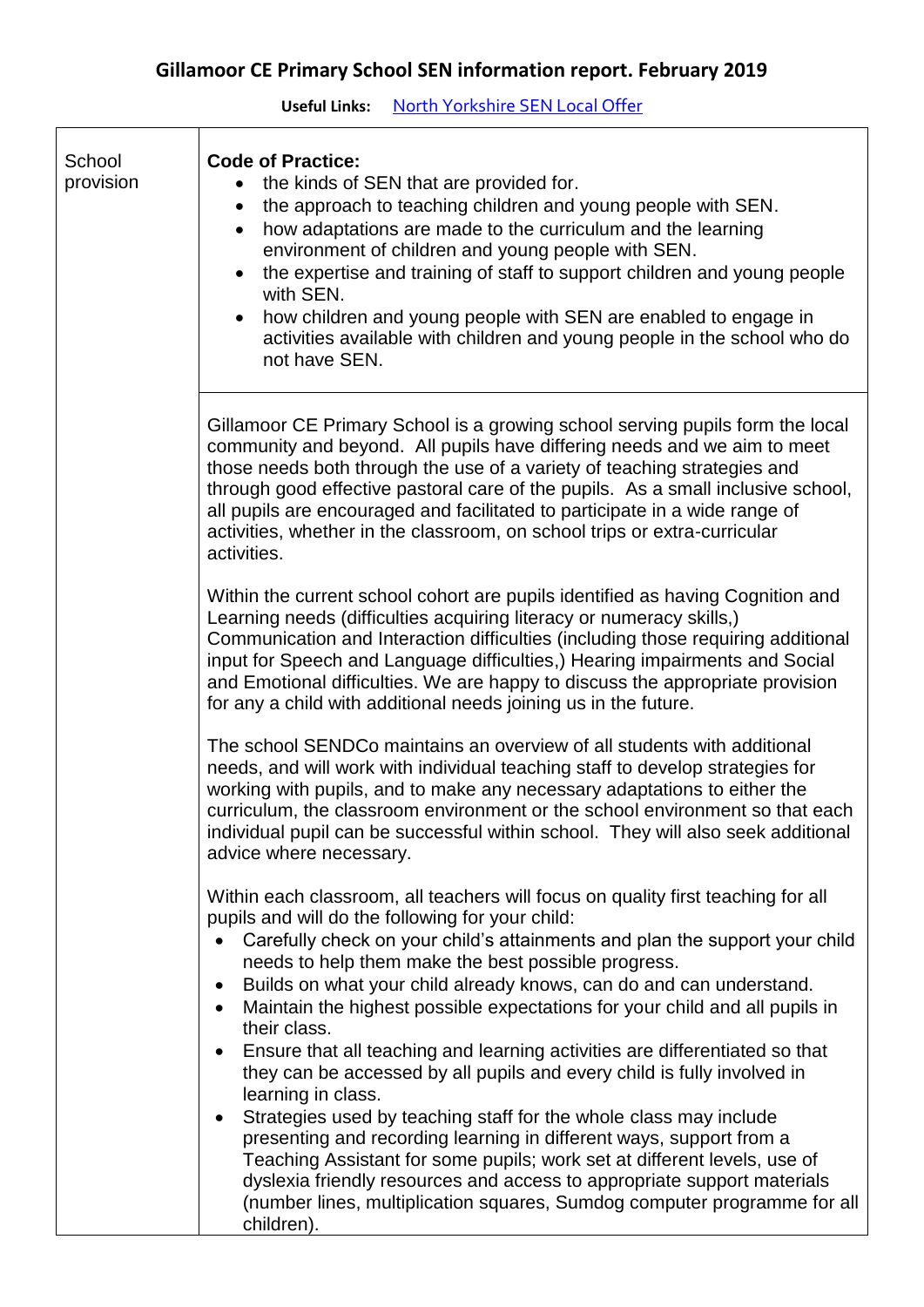|                                                          | Teaching Assistants work in both classes. The class teacher will use this<br>additional member of staff flexibly within in the classroom in order to ensure<br>that all pupils have access to support from both the class teacher and the<br><b>Teaching Assistant.</b><br>Outside the classroom, pupils are encouraged and supported to participate in<br>trips and extra-curricular activities. A variety of after school and lunch time<br>clubs take place and change over the year. (Please note: there is a £2 fee<br>towards the cost of after school clubs.)<br>Breakfast club takes place at 8.30am every Friday and costs £1. |
|----------------------------------------------------------|-----------------------------------------------------------------------------------------------------------------------------------------------------------------------------------------------------------------------------------------------------------------------------------------------------------------------------------------------------------------------------------------------------------------------------------------------------------------------------------------------------------------------------------------------------------------------------------------------------------------------------------------|
| Additional<br>provision for<br>pupils with<br><b>SEN</b> | <b>Code of Practice:</b><br>the approach to teaching children and young people with SEN.<br>support for improving emotional and social development. This should<br>include extra pastoral support arrangements for listening to the views of<br>children and young people with SEN and measures to prevent bullying.                                                                                                                                                                                                                                                                                                                    |
|                                                          | The needs of many pupils can be met within the classroom by subject teachers<br>through the normal process of differentiation in their planning, the application<br>of some whole class support strategies and the effective deployment of the<br>Teaching Assistant. However some pupils require some additional support,<br>either in the classroom or through some intervention programmes and the<br>school will follow a graduated response to this.                                                                                                                                                                               |
|                                                          | In Class<br>TA support specifically targeted at a pupil, or a small group of pupils in addition<br>to pupil specific strategies designed to support your child such as:<br>• use of coloured overlays;<br>use of individual whiteboards;<br>word-banks;<br>$\bullet$<br>writing frames and grids;<br>resources to support reading in the classroom;<br>$\bullet$<br>fidget toys;<br>adapted equipment.                                                                                                                                                                                                                                  |
|                                                          | <b>Intervention Programmes</b><br>Some pupils require additional intervention work away from the normal<br>classroom environment. The range of interventions that have been used in<br>recent years within school includes:                                                                                                                                                                                                                                                                                                                                                                                                             |
|                                                          | Literacy:<br>North Yorkshire Reading Intervention program.<br>$\bullet$<br>One to one reading: Some pupils benefit from additional reading to an<br>adult.<br>Online literacy programs including Oxford Reading Tree online.<br>Bespoke literacy interventions: for some pupils a more personalised<br>approach is needed. This may incorporate aspects of other<br>interventions listed above, and may be created with additional guidance<br>from external agencies.<br><b>Numeracy:</b>                                                                                                                                              |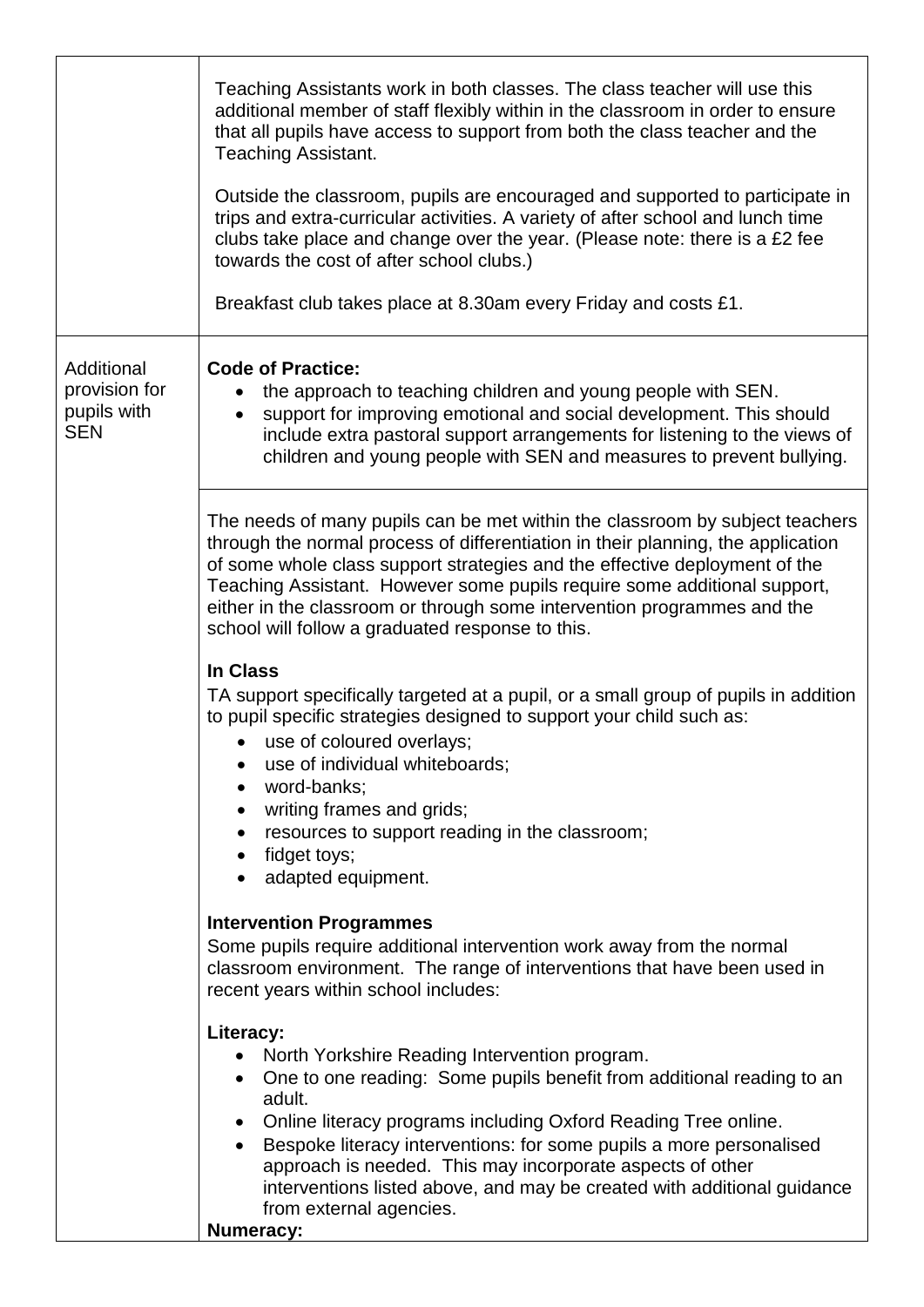|                                                                                              | First class at number.<br>$\bullet$<br>Online numeracy programs including Sumdog.<br>Bespoke numeracy interventions: delivered to either individual or small<br>groups where some additional support for numeracy is necessary.<br><b>Emotional and Social:</b><br>Some pupils benefit from additional and regular support from a member<br>of staff in order to support their journey through school, follow up on<br>behaviour issues and unpick problems and misunderstanding that may<br>occur within school. This could be provided by any member of staff that<br>the pupil is able to build a good relationship with.<br>Pupil specific strategies that allow a pupil to settle into school and their<br>teaching room. These are often highly personalised and could include<br>visual timetables, motivational strategies and fidget toys.<br>The Headteacher has completed training courses on Mental Health Awareness<br>and Mindfulness. The SENDCo has been trained to use 'The Zones of<br>Regulation' through thrive and other similar assessments. The content of these<br>courses informs that practice within the school for Students with Social,<br>Emotional and Mental Health needs.<br>The timing and frequency of interventions will vary depending on both the<br>intervention itself and the individual pupil's needs.                                                                                                                                                                                                                                                                                                                                                                                                                                        |
|----------------------------------------------------------------------------------------------|-----------------------------------------------------------------------------------------------------------------------------------------------------------------------------------------------------------------------------------------------------------------------------------------------------------------------------------------------------------------------------------------------------------------------------------------------------------------------------------------------------------------------------------------------------------------------------------------------------------------------------------------------------------------------------------------------------------------------------------------------------------------------------------------------------------------------------------------------------------------------------------------------------------------------------------------------------------------------------------------------------------------------------------------------------------------------------------------------------------------------------------------------------------------------------------------------------------------------------------------------------------------------------------------------------------------------------------------------------------------------------------------------------------------------------------------------------------------------------------------------------------------------------------------------------------------------------------------------------------------------------------------------------------------------------------------------------------------------------------------------------------------------------------------|
| Identifying,<br>assessing,<br>reviewing and<br>evaluating the<br>needs of pupils<br>with SEN | <b>Code of Practice:</b><br>policies for identifying children and young people with SEN and<br>assessing their needs.<br>evaluating the effectiveness of the provision made for children and<br>young people with SEN.                                                                                                                                                                                                                                                                                                                                                                                                                                                                                                                                                                                                                                                                                                                                                                                                                                                                                                                                                                                                                                                                                                                                                                                                                                                                                                                                                                                                                                                                                                                                                                  |
|                                                                                              | Class teachers will monitor the progress of all pupils in their class, assessing<br>levels in literacy and numeracy on a regular basis. Class teachers are<br>encouraged to raise concerns at the earliest opportunity about students who<br>may be finding it difficult to acquire key literacy and numeracy skills or to make<br>the progress expected of them in these areas. They are also encouraged to<br>raise concerns about pupils who may be causing concern in different ways.<br>This information is reviewed by the Head Teacher and the SENDCo, and<br>consideration given to the reason for this difficulty. There are a number of<br>potential reasons for concerns being raised and decision on the next steps to<br>be taken will depend on the circumstances and the pupil. This could range<br>from further monitoring to different in class support strategies to additional<br>intervention to support from an external agency. The assess, plan, do, review<br>graduated response process is used in termly cycles and are recorded by<br>class teachers on individual provision maps. However, all teaching staff meet<br>to discuss needs of children including those that are on the SEN register or the<br>school's internal vulnerable learners list.<br>The interventions used will be those that are proven to make a difference for<br>most learners. A baseline assessment will take place at the beginning of an<br>intervention – this will provide the point of reference for measuring progress<br>made by a child – and a target outcome set. Regular reviews will take place to<br>ensure that the intervention is having the intended effect. Should progress be<br>less than anticipated, consideration will be given to adapting the frequency |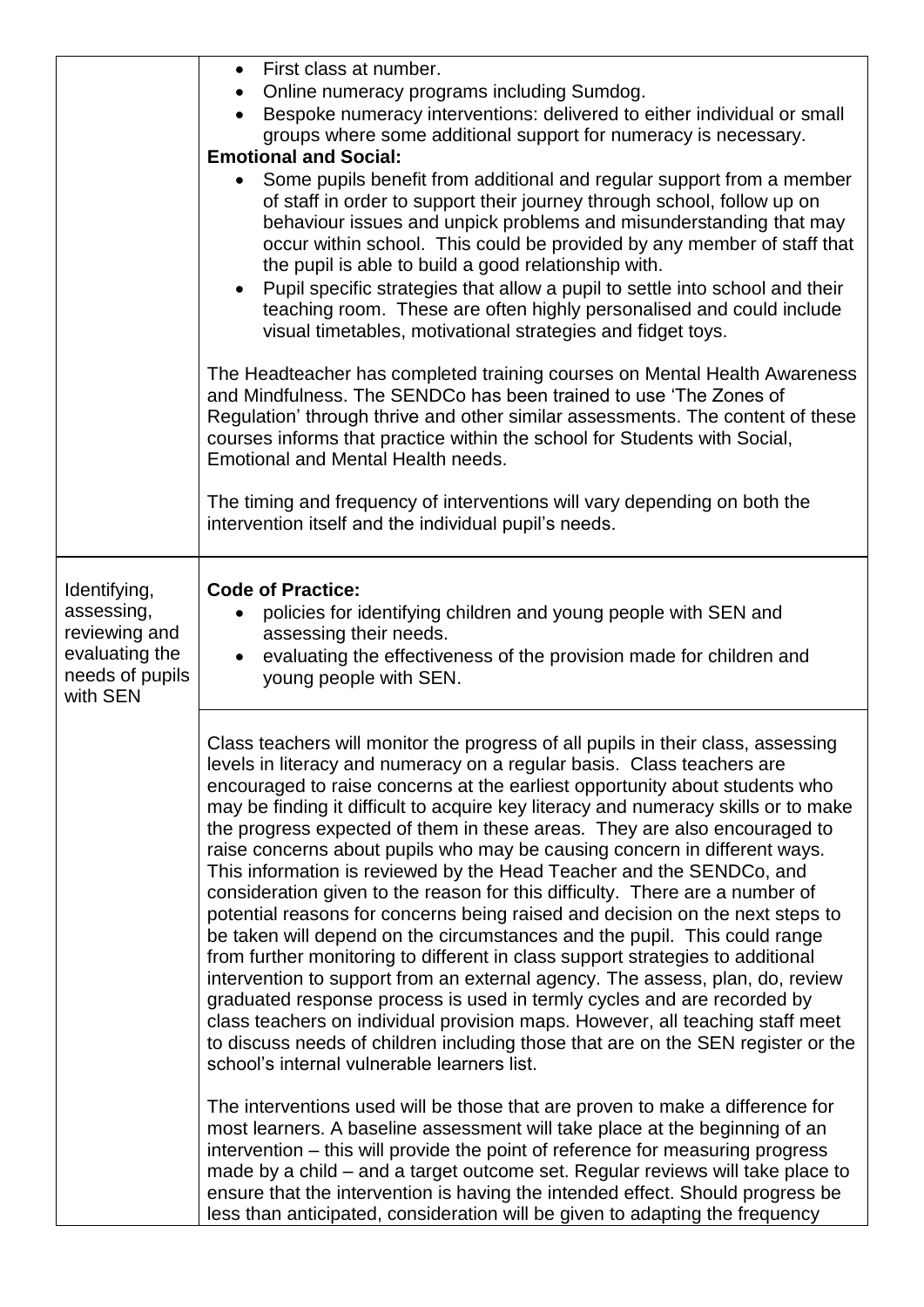|                     | and/or intensity. Where difficulties persist, advice and support may be<br>requested from other professionals, with the parent's consent.                                                                                                                                                                                                                                                                                                                                                                                                                                                                                                                                                                                                                                                                                                                                                                                                                                         |
|---------------------|-----------------------------------------------------------------------------------------------------------------------------------------------------------------------------------------------------------------------------------------------------------------------------------------------------------------------------------------------------------------------------------------------------------------------------------------------------------------------------------------------------------------------------------------------------------------------------------------------------------------------------------------------------------------------------------------------------------------------------------------------------------------------------------------------------------------------------------------------------------------------------------------------------------------------------------------------------------------------------------|
| External<br>support | <b>Code of Practice:</b><br>the expertise and training of staff to support children and young people<br>with SEN, including how specialist expertise will be secured.<br>how the school involves other bodies, including health and social care<br>bodies, local authority support services and voluntary sector<br>organisations, in meeting children and young people's SEN and<br>supporting their families.<br>evaluating the effectiveness of the provision made for children and<br>young people with SEN.                                                                                                                                                                                                                                                                                                                                                                                                                                                                  |
|                     | Gillamoor CE Primary School currently works with a range of organisations<br>that have specialist expertise and will provide support and guidance around<br>specific pupils or training for staff. Gillamoor CE Primary School is also a<br>member of the Howardian Alliance, a cluster of local primaries that work<br>together on a variety of aspects of school improvement, including sourcing<br>opportunities for training staff and developing staff skills. Staff from Gillamoor<br>CE primary School also take part in Local Authority moderations meetings to<br>ensure that judgements made about pupils progress are in line with national<br>expectation and those made in other schools.<br>Support sought from specialise agencies will vary on a case by case basis and                                                                                                                                                                                           |
|                     | can include:<br>Direct support to an individual or family.<br>Assessing the provision being made for an individual student or group of<br>students.<br>Advice to a member of staff or group of staff regarding the best<br>strategies to meet the needs of a pupil or group of pupils. This<br>monitoring and advice is ongoing and can continue after any direct input<br>is ended to ensure that skills become embedded. It can also include<br>transition discussions with SENDCo at Secondary Schools.<br>Additional training to a class teacher or teaching assistant. This<br>includes external staff working alongside a member of staff at Gillamoor<br>CE Primary School in order to develop their skills or support them to<br>deliver and intervention. Once this expertise is acquired, other pupils<br>within the school can benefit.<br>Whole staff training where appropriate.<br>Support or provision as part of a personalised package for a pupil.<br>$\bullet$ |
|                     | Organisations that are either currently working with Gillamoor CE Primary<br>School, or who have recently been involved are:<br>Enhanced Mainstream School for Specific Learning Difficulties (Lady<br>Lumley's).<br>Enhanced Mainstream School for Communication and Interaction (Kirby<br>Moorside).<br><b>Educational Psychologist.</b><br>School Nurse.<br>In addition, the following agencies are available for specialist support:<br>Enhanced Mainstream School for Behaviour (Malton Primary).<br>Occupational Therapist.                                                                                                                                                                                                                                                                                                                                                                                                                                                 |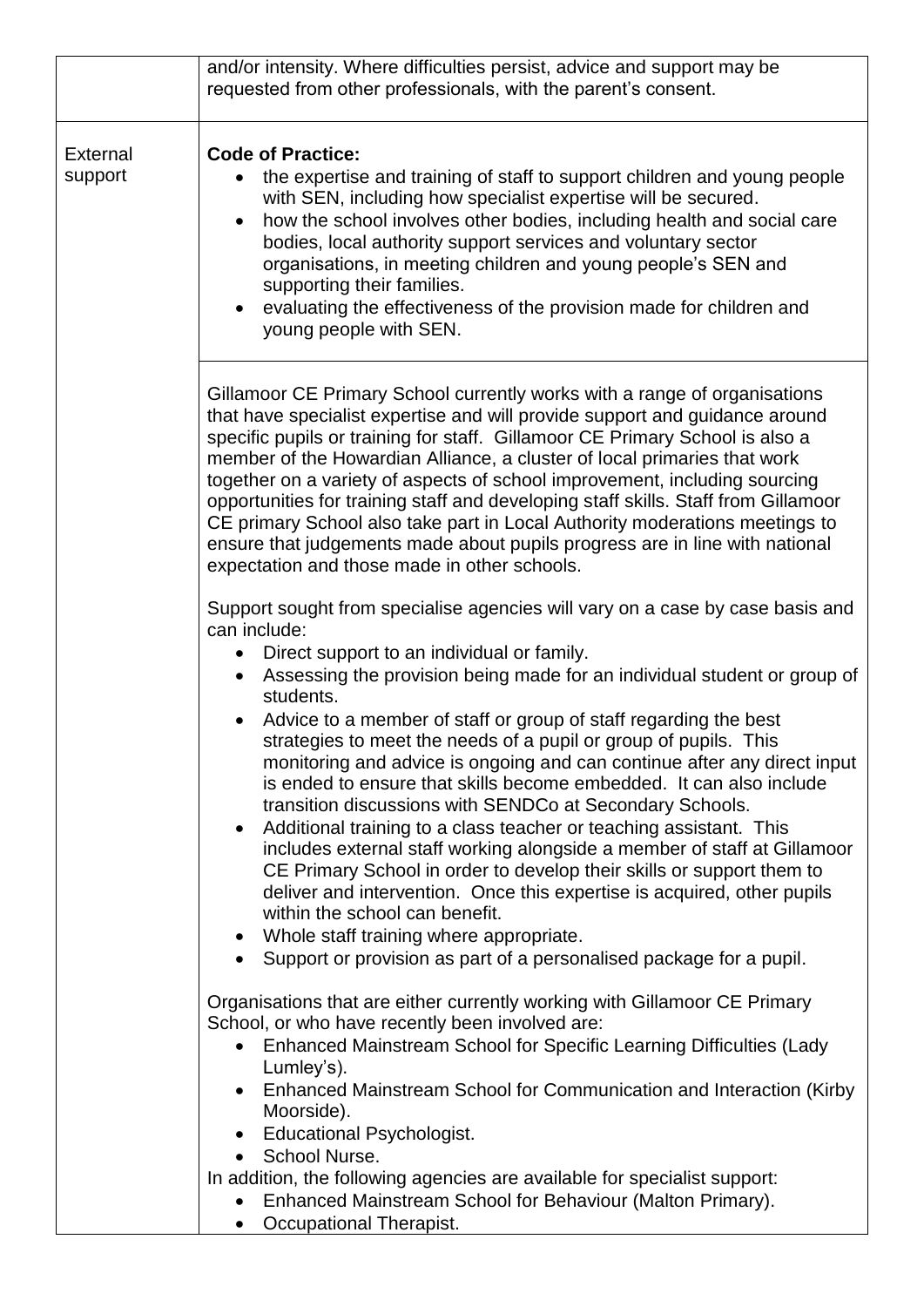|                                        | Local Authority Autism Support team.<br>Local Authority Physical and Sensory Difficulties teams for pupils with<br>Physical Disabilities, Hearing Impairments or Vision Impairments.<br>North Yorkshire EAL and GRT service for support with students from<br>other countries and those from a traveller background.<br>North Yorkshire Virtual School (Supporting Children in Care). We also<br>work with the Virtual School's from other Local Authorities if children<br>from those authorities have a care placement in our area.<br>Speech and Language Therapists.<br><b>Child and Adolescent Mental Health Services.</b><br>• SEND Information and Advice Service (SENDIAS).<br>The School will also work closely with families involved with the Children and<br>Families service, either through the Prevention Service or Children's Social<br>Care and will liaise with the Police and health professionals as necessary.                                                                                                                                                                                                   |
|----------------------------------------|----------------------------------------------------------------------------------------------------------------------------------------------------------------------------------------------------------------------------------------------------------------------------------------------------------------------------------------------------------------------------------------------------------------------------------------------------------------------------------------------------------------------------------------------------------------------------------------------------------------------------------------------------------------------------------------------------------------------------------------------------------------------------------------------------------------------------------------------------------------------------------------------------------------------------------------------------------------------------------------------------------------------------------------------------------------------------------------------------------------------------------------|
| Involving and<br>consulting<br>parents | <b>Code of Practice:</b><br>arrangements for consulting parents of children with SEN and involving<br>them in their child's education.<br>arrangements for assessing and reviewing children and young people's<br>progress towards outcomes. This should include the opportunities<br>available to work with parents and young people as part of this<br>assessment and review.                                                                                                                                                                                                                                                                                                                                                                                                                                                                                                                                                                                                                                                                                                                                                        |
|                                        | Your child's progress is continually monitored by his/her class teacher and<br>will be shared with you formally via short reports and at Parent/Teacher<br>Meetings in the autumn and spring term as well as an annual written report<br>in July each year.<br>Progress of all pupils is monitored closely by the Headteacher who will<br>discuss any concerns with the class teacher, school SENDCo or parents<br>as appropriate.<br>The class teacher is regularly available to discuss your child's progress or<br>any concerns you may have and to share information about what is<br>working well at home and school so similar strategies can be used. They<br>will also raise any concerns that they have with parents, and discuss<br>possible next steps if necessary.<br>The SENDCo is available to meet with you to discuss your child's progress<br>or any concerns/worries you may have.<br>All information from outside professionals will be shared with you at a<br>meeting to gain your consent and approval.<br>Email contact can be established as an additional layer of home/school<br>communication if required. |
| Involving<br>young people              | <b>Code of Practice:</b><br>arrangements for consulting young people with SEN and involving them<br>in their education.<br>arrangements for assessing and reviewing children and young people's<br>progress towards outcomes. This should include the opportunities<br>available to work with parents and young people as part of this<br>assessment and review.                                                                                                                                                                                                                                                                                                                                                                                                                                                                                                                                                                                                                                                                                                                                                                       |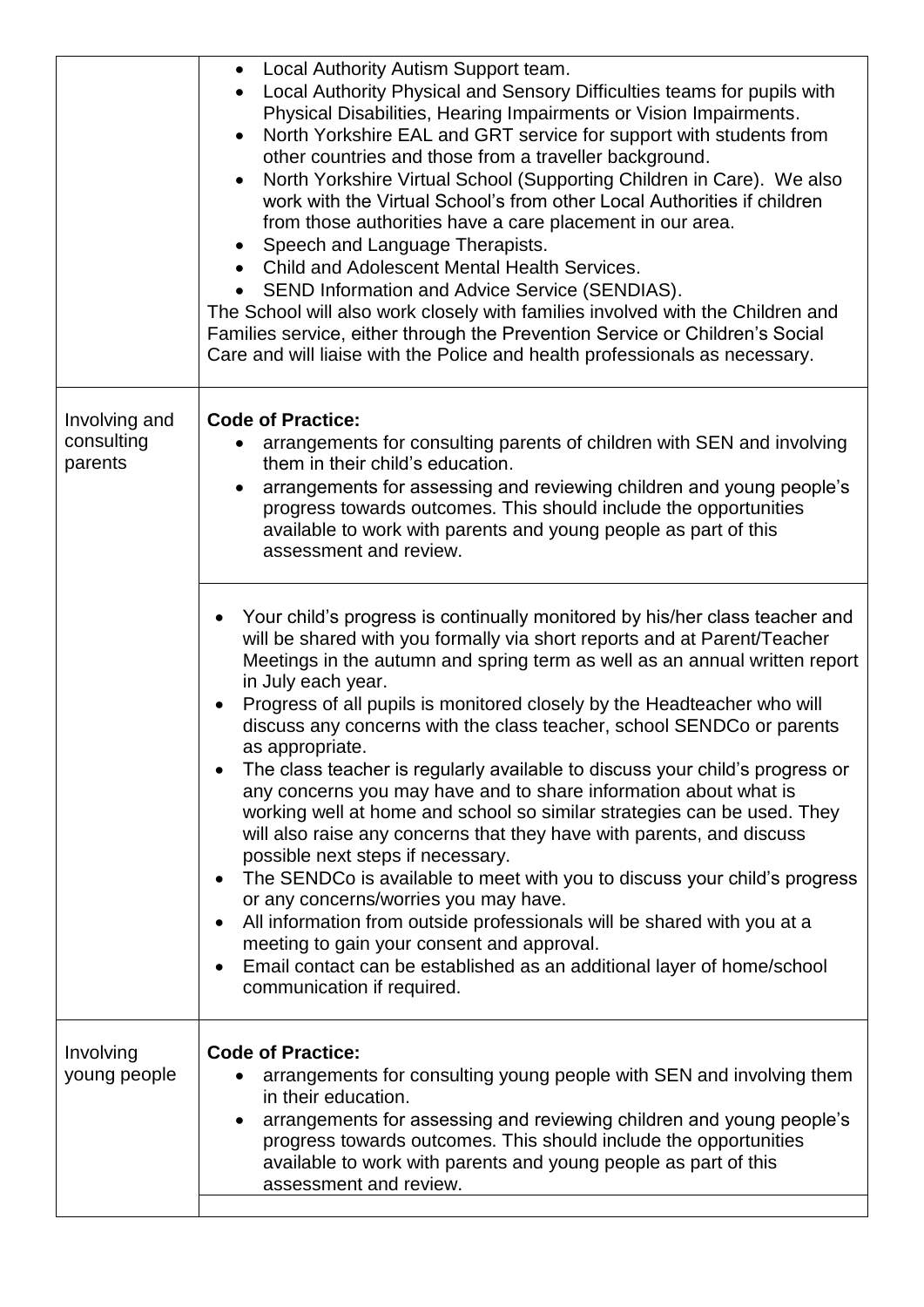|                                                 | We encourage all our pupils to be active participants in their education, and to<br>begin to understand how they learn and the strategies that help them. They<br>are encouraged to take responsibility for their own learning. For pupils with<br>SEN, this includes helping them to recognise, and to be able to talk about, the<br>strategies that help them to overcome their difficulties.<br>In addition, work done by external agencies with pupils in the school will often<br>include opportunities for our pupils to be consulted. |
|-------------------------------------------------|----------------------------------------------------------------------------------------------------------------------------------------------------------------------------------------------------------------------------------------------------------------------------------------------------------------------------------------------------------------------------------------------------------------------------------------------------------------------------------------------------------------------------------------------|
| Transition<br>between<br>phases of<br>education | <b>Code of Practice:</b><br>arrangements for supporting children and young people in moving<br>between phases of education and preparing for adulthood. As young<br>people prepare for adulthood outcomes should reflect their ambitions,<br>which could include higher education, employment, independent living<br>and participation in society.                                                                                                                                                                                           |
|                                                 | Transition is a part of life for all learners, whether that involves moving to a<br>new class or moving to a new school. We recognise that transition is an<br>important time for all children, but especially so for a child with SEN.<br>Consequently, we work closely with parents, children and staff to ensure these<br>transitions run as smoothly as possible. Planning for transitions within the<br>school will take place in the Summer Term;                                                                                      |
|                                                 | Pupils in Year 6 are given the opportunity to take part in a series of visits to<br>Secondary School. All junior pupils have the opportunity to visit Ryedale school<br>for various activities including sports competitions and watching performances<br>at Ryedale school.                                                                                                                                                                                                                                                                 |
|                                                 | Personalised transition programs to support transition to Secondary School<br>can be put into place and will be planned according to individual need.                                                                                                                                                                                                                                                                                                                                                                                        |
| Key contacts                                    | <b>Code of Practice:</b><br>the name and contact details of the SENDCo                                                                                                                                                                                                                                                                                                                                                                                                                                                                       |
|                                                 | <b>Head Teacher: Mrs A Tweddle</b><br><b>SENDCo Miss C Pope</b><br><b>SEN Governor Mrs S Paxton</b><br>All care of admin@gillamoor.n-yorks.sch.uk                                                                                                                                                                                                                                                                                                                                                                                            |
|                                                 | The SEND Information and Advice Service (SENDIAS) is available to support<br>parents of pupils with Special Educational Needs, and to offer impartial advice.<br>SENDIAS can be contacted on 0845 0349469 or 01609 534472                                                                                                                                                                                                                                                                                                                    |
| Complaints                                      | <b>Code of Practice:</b><br>arrangements for handling complaints from parents of children with SEN<br>about the provision made at the school                                                                                                                                                                                                                                                                                                                                                                                                 |
|                                                 | If you have a concern regarding the teaching of, or provision for, a child with<br>SEN within the school, then please contact either the Headteacher or school<br>SENDCo in the first instance so that your concerns can be discussed and,<br>where necessary, solutions and strategies discussed and put into place.                                                                                                                                                                                                                        |